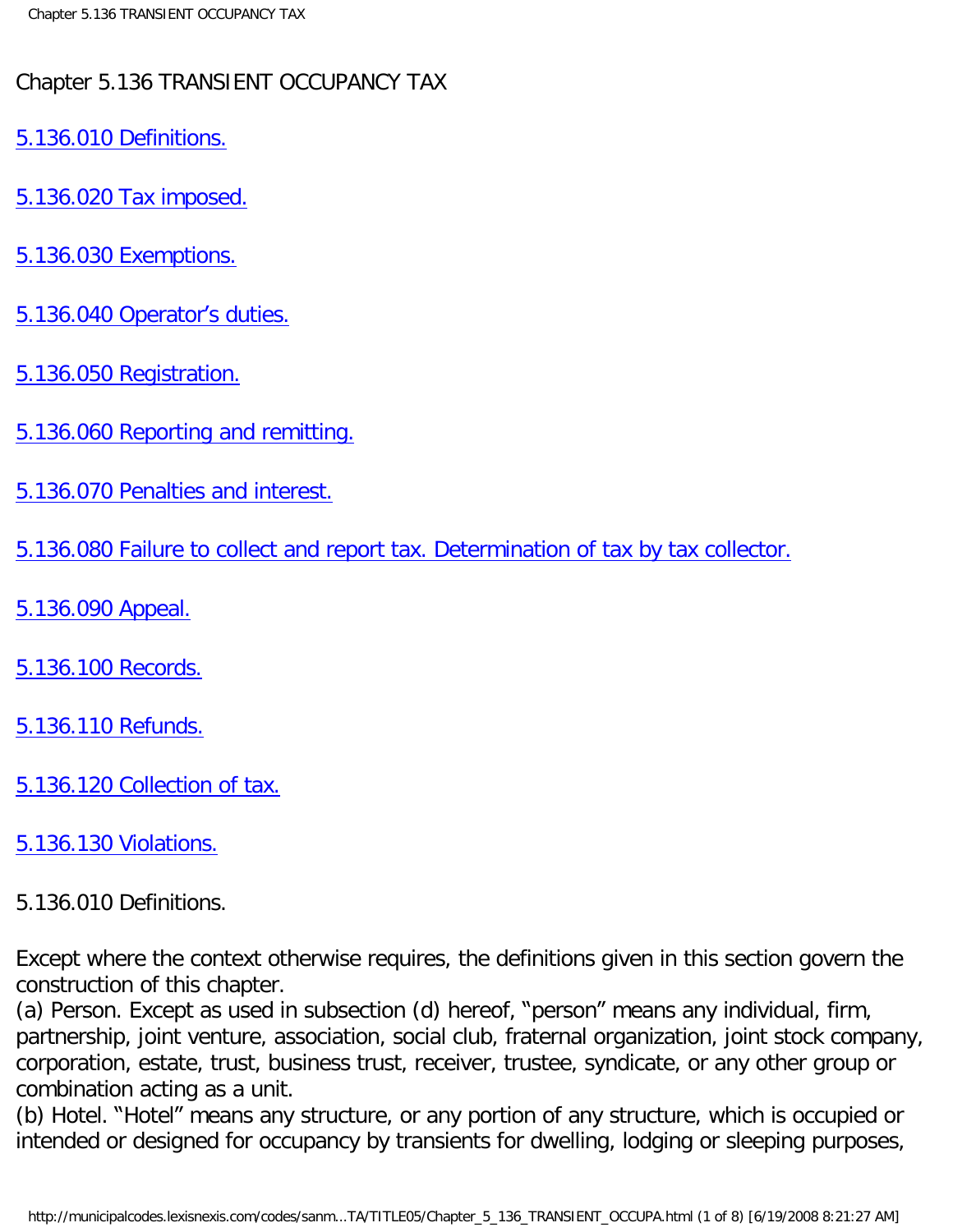and includes any hotel, inn, tourist home or house, motel, studio hotel, bachelor hotel, lodging house, rooming house, apartment house, dormitory, public or private club, mobile home or house trailer at a fixed location, or other similar structure or portion thereof. "Hotel" does not mean any of the following: Any hospital, sanitarium, medical clinic, convalescent home, rest home, home for aged people, foster home, or other similar facility operated for the care or treatment of human beings; any asylum, jail, prison, orphanage or other facility in which human beings are detained and housed under legal restraint; any housing owned or controlled by any educational institution and used exclusively to house students, faculty or other employees, and any fraternity or sorority house or similar facility occupied exclusively by students and employees of such educational institution, and officially recognized or approved by it; any housing operated or used exclusively for religious, charitable or educational purposes by any organization having qualifications, for exemption from property taxes under the laws of California; any housing owned by a governmental agency and used to house its employees or for governmental purposes; any camp as defined in the Labor Code or other housing furnished by an employer exclusively for employees.

(c) Occupancy. "Occupancy" means the use or possession, or the right to the use or possession of any room or rooms or portion thereof, in any hotel for dwelling, lodging or sleeping purposes.

(d) Transient. "Transient" means any individual who exercises occupancy or is entitled to occupancy of a specific room by reason of concession, permit, right of access, license, or other agreement for a period of thirty (30) consecutive calendar days or less, counting portions of calendar days as full days. Any such individual so occupying space in a hotel shall be deemed to be a transient until the period of thirty (30) days has expired unless there is an agreement in writing providing for a longer period of occupancy of the room. In determining whether an individual is a transient, uninterrupted periods of time extending both prior and subsequent to the effective date of this chapter may be considered.

(e) Rent. "Rent" means the consideration charged, whether or not received, for the occupancy of space in a hotel valued in money, whether to be received in money, goods, labor or otherwise including all receipts, cash, credits, and

property and services of any kind or nature, without any deduction therefrom whatsoever. (f) Operator. "Operator" means the person who is proprietor of the hotel, whether in the capacity of owner, lessee, sublessee, mortgagee in possession, licensee, or any other capacity. Where the operator performs his functions through a managing agent of any type or character other than an employee, the managing agent shall also be deemed an operator for the purposes of this ordinance and shall have the same duties and liabilities as his principal. Compliance with the provisions of this chapter by either the principal or the managing agent shall, however, be considered to be compliance by both. (Prior code § 6000; Ord. 1786, 08/25/66; Ord. 1904, 06/18/68; Ord. 2541, 11/14/78)

## <span id="page-1-0"></span>5.136.020 Tax imposed.

For the privilege of occupancy in any hotel, effective October 2, 1990, each transient is subject to and shall pay a tax in the amount of ten percent (10%) of the rent charged by the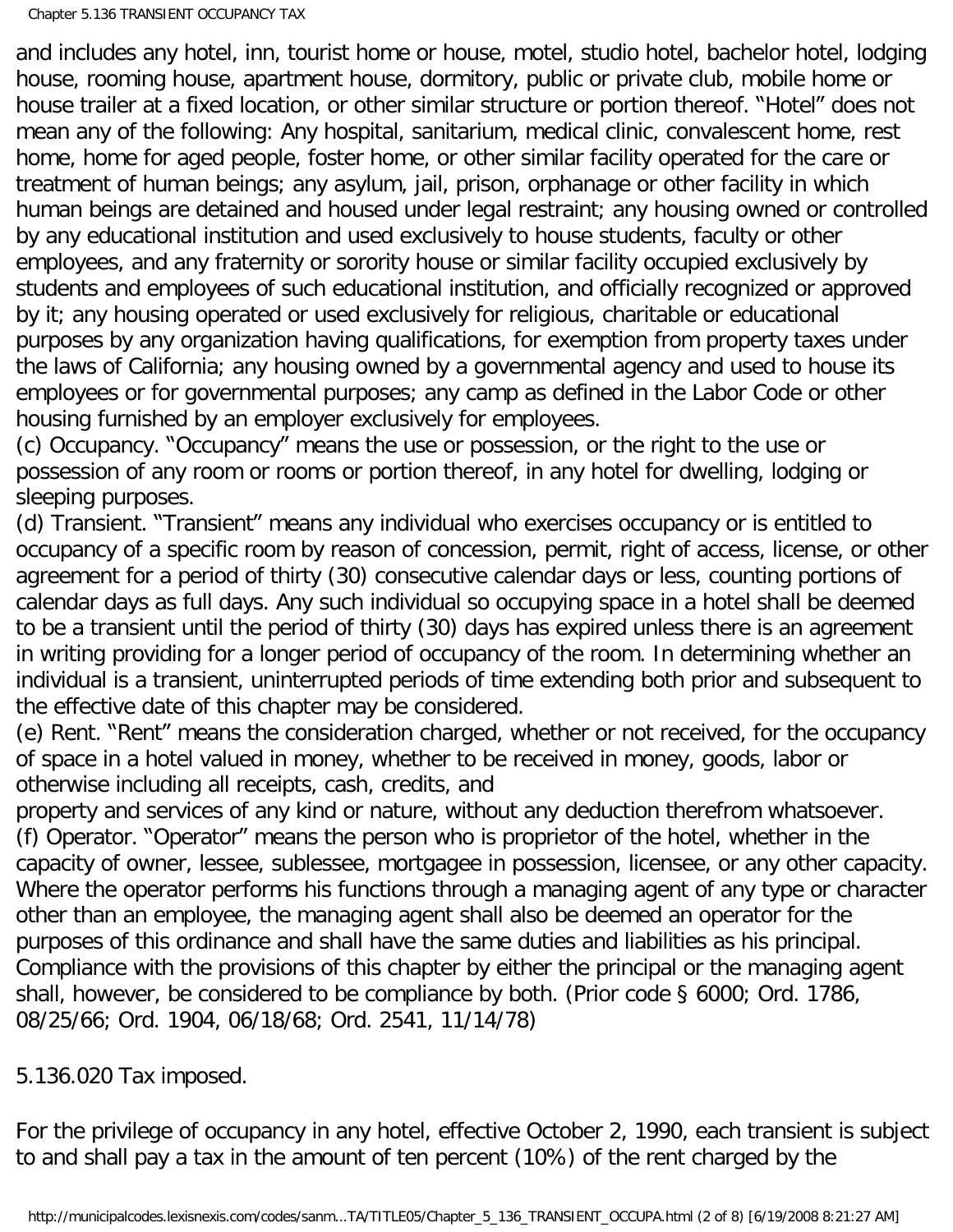operator. Said tax constitutes a debt owed by the transient to the County which is extinguished only by payment to the operator or to the County. The transient shall pay the tax to the operator of the hotel at the time the rent is paid. If the rent is paid in installments, a proportionate share of the tax shall be due upon the transients ceasing to occupy space in the hotel. (Prior code § 6001; Ord. 1786, 08/25/66; Ord. 2146, 05/16/72; Ord. 2500, 05/02/78; Ord. 2513, 06/20/78; Ord. 3268, 10/02/90)

<span id="page-2-0"></span>5.136.030 Exemptions.

No tax shall be imposed upon:

(a) Any person as to whom, or any occupancy as to which, it is beyond the power of the County to impose this tax, provided: employees of the state or federal government are exempt only if their rooms are booked and room charges paid directly by their employing agencies. (b) Any officer or employee of a foreign government who is exempt by reason of express provision of Federal law or international treaty.

(c) Occupancy of rooms by officers or employees of a legal entity which has a written lease for rooms at a hotel for at least one year and which leased rooms are not available to the general public at any time during the leased period, provided that, for each hotel, this exemption shall apply to not more than 10% of the total rooms in the hotel. This exemption shall apply after 30 days of occupancy.

No exemption shall be granted except upon a claim therefor made at the time rent is collected and under penalty of perjury upon a form prescribed by the tax collector. (Prior code § 6002; Ord. 1786, 08/25/66; Ord. 2282, 12/03/74; Ord. 2874, 01/24/84; Ord. 3556, 03/29/94)

<span id="page-2-1"></span>5.136.040 Operator's duties.

Each operator shall collect the tax imposed by this chapter to the same extent and at the same time as the rent is collected from every transient. The amount of tax shall be separately stated from the amount of the rent charged, and each transient shall receive a receipt for payment from the operator. No operator of a hotel shall advertise or state in any manner, whether directly or indirectly, that the tax or any part thereof will be assumed or absorbed by the operator, or that it will not be added to the rent, or that, if added, any part will be refunded except in the manner hereinafter provided. (Prior code § 6003; Ord. 1786, 08/25/66)

<span id="page-2-2"></span>5.136.050 Registration.

Within thirty (30) days after the effective date of this chapter, or within thirty (30) days after commencing business, whichever is later, each operator of any hotel renting occupancy to transients shall register said hotel with the Tax Collector and obtain from him a "Transient Occupancy Registration Certificate" to be at all times posted in a conspicuous place on the premises. Said certificate shall, among other things, state the following: (1) The name of the operator;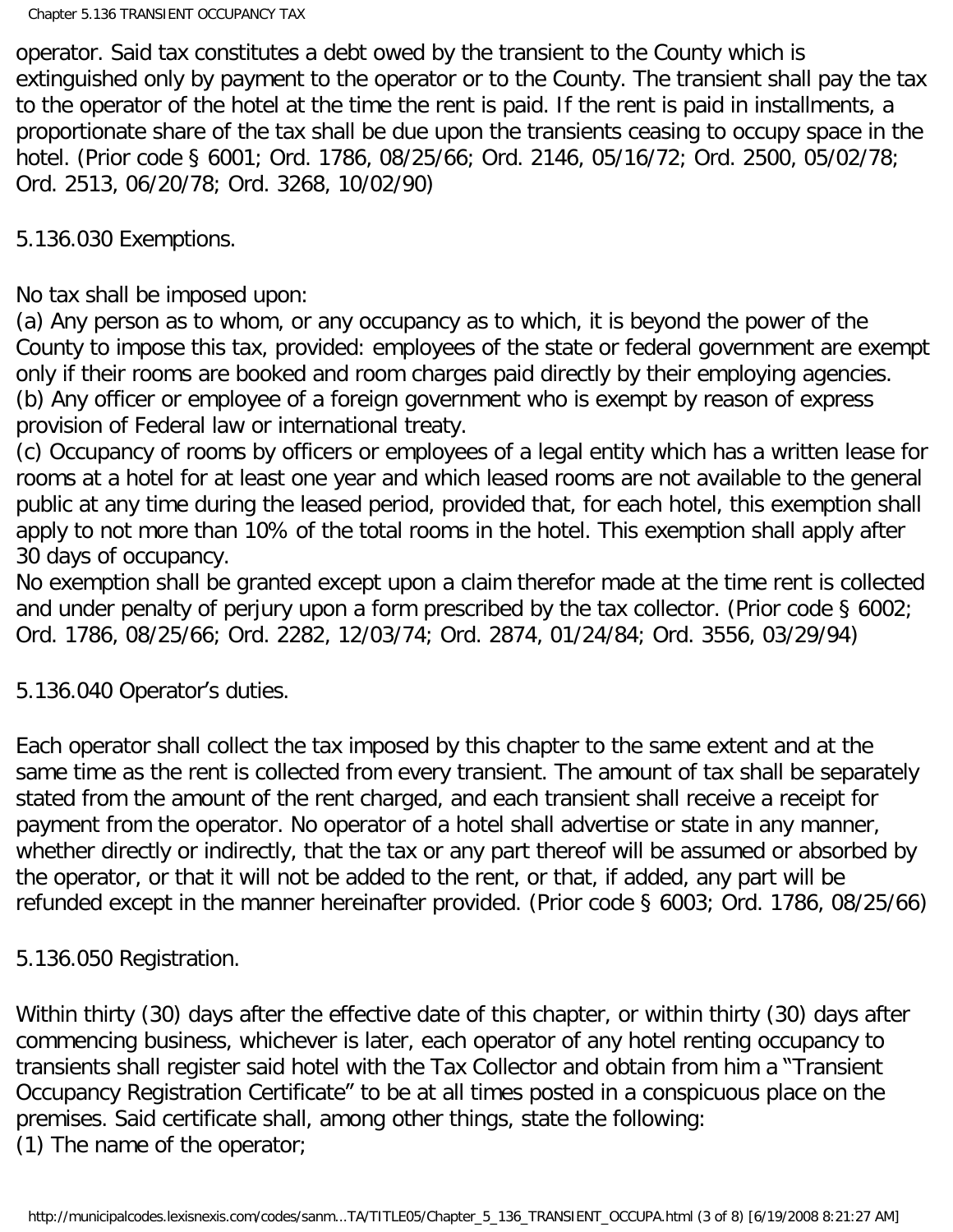(2) The address of the hotel;

(3) The date upon which the certificate was issued;

(4) "This Transient Occupancy Registration Certificate signifies that the person named on the face hereof has fulfilled the requirements of this chapter by registering with the Tax Collector for the purpose of collecting from transients the tax provided in this chapter and remitting said tax to the Tax Collector. This certificate does not authorize any person to conduct any unlawful business or to conduct any lawful business in an unlawful manner, nor to operate a hotel without strictly complying with all local applicable laws, including, but not limited to, those requiring a permit from any board, commission, department or office of this County. This certificate does not constitute a permit." (Prior code § 6004; Ord. 1786, 08/25/66)

<span id="page-3-0"></span>5.136.060 Reporting and remitting.

Each operator shall, on or before the last day of the month following the close of each calendar quarter, or at the close of any shorter reporting period which may be established by the Tax Collector, make a return to the Tax Collector, on forms provided by him, of the total rents charged and receivable and the amount of tax collectible for transient occupancies. At the time the return is filed, the full amount of the tax collectible shall be remitted to the Tax Collector. The Tax Collector may establish shorter reporting periods for any certificate holder if he deems it necessary in order to insure collection of the tax and he may require further information in the return. Returns and payments are due immediately upon cessation of business for any reason. All taxes collected by operators pursuant to this chapter shall be held in trust for the account of the County until payment thereof is made to the Tax Collector. (Prior code § 6005; Ord. 1786, 08/25/66)

<span id="page-3-1"></span>5.136.070 Penalties and interest.

(a) Original Delinquency. Any operator who fails to remit any tax imposed by this chapter within the time required shall pay a penalty of Ten Percent (10%) of the amount of the tax in addition to the amount of the tax.

(b) Continued Delinquency. Any operator who fails to remit any delinquent remittance on or before a period of thirty (30) days following the date on which the remittance first became delinquent shall pay a second delinquency penalty of Ten Percent (10%) of the amount of the tax in addition to the amount of the tax and the Ten Percent (10%) penalty first imposed. (c) Fraud. If the Tax Collector determines that the nonpayment of any remittance due under this chapter is due to fraud of the operator, a penalty of Twenty-Five Percent (25%) of the amount of the tax shall be added thereto in addition to the penalties stated in subparagraphs (a) and (b) of this section.

(d) Interest. In addition to the penalties imposed, any operator who fails to remit any tax imposed by this chapter shall pay interest at the rate of one percent (1%) per month or fraction thereof on the amount of the tax, exclusive of penalties, from the date on which the remittance first became delinquent until paid. Interest shall be imposed on penalties from thirty (30) days after an operator is notified of a delinquency.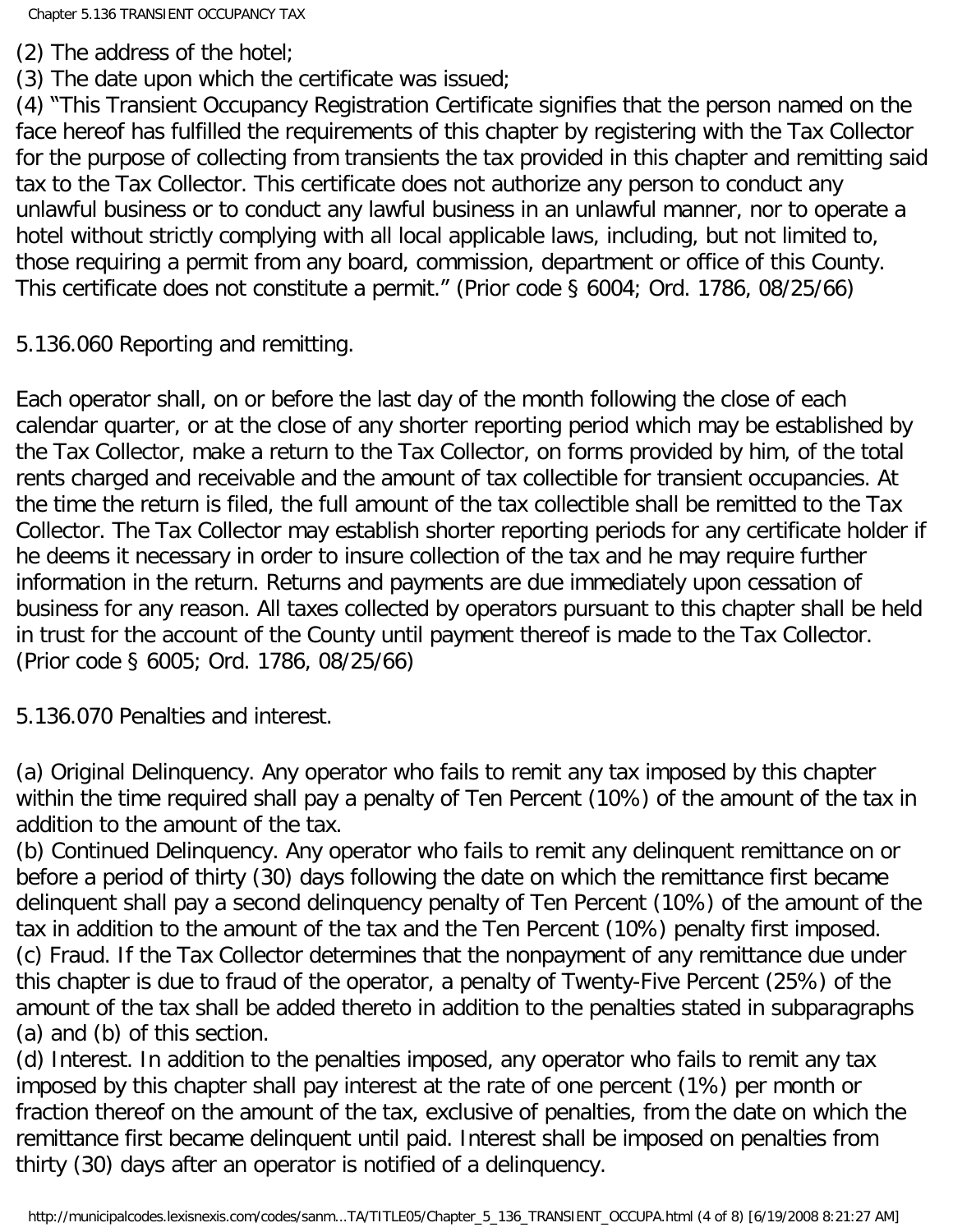(e) Penalties Merged with Tax. Every penalty imposed and such interest as accrues under the provisions of this section shall become a part of the tax herein required to be paid. (f) Penalties imposed by this section are in addition to any other penalties provided for in other sections of this code. (Prior code § 6006; Ord. 1786, 08/25/66; Ord. 1904, 06/18/68); Ord. 2541, 11/14/78)

<span id="page-4-0"></span>5.136.080 Failure to collect and report tax. Determination of tax by tax collector.

If any operator shall fail or refuse to collect said tax and to make, within the time provided in this chapter, any report and remittance of said tax or any portion thereof required by this chapter, the Tax Collector shall proceed in such manner as he may deem best to obtain facts and information on which to base his estimate of the tax due. As soon as the Tax Collector shall procure such facts and information as he is able to obtain upon which to base the assessment of any tax imposed by this chapter and payable by any operator who has failed or refused to collect the same and to make such report and remittance, he shall proceed to determine and assess against such operator the tax, interest and penalties provided for by this chapter. In case such determination is made, the Tax Collector shall give a notice of the amount so assessed serving it personally or by depositing it in the United States mail, postage prepaid, addressed to the operator so assessed at his last known place of address. Such operator may within ten (10) days after the serving or mailing of such notice make application in writing to the Tax Collector for a hearing on the amount assessed. If application by the operator for a hearing is not made within the time prescribed, the tax, interest and penalties, if any, determined by the Tax Collector shall become final and conclusive and immediately due and payable. If such application is made, the Tax Collector shall give not less than five (5) days written notice in the manner prescribed herein to the operator to show cause at time and place fixed in said notice why said amount specified therein should not be fixed for such tax, interest and penalties. At such hearing the operator may appear and offer evidence why such specified tax, interest and penalties should not be so fixed. After such hearing, the Tax Collector shall determine the proper tax to be remitted and shall thereafter give written notice to the person in the manner prescribed herein of such determination and the amount of such tax, interest and penalties. The amount determined to be due shall be payable after fifteen (15) days unless an appeal is taken as provided in section 5.136.090. (Prior code § 6007; Ord. 1786, 08/25/66)

<span id="page-4-1"></span>5.136.090 Appeal.

Any operator aggrieved by any decision of the Tax Collector with respect to the amount of such tax, interest and penalties, if any, may appeal to the Board of Supervisors by filing a notice of appeal with the Clerk of the Board of Supervisors within fifteen (15) days of the serving or mailing of the determination of tax due. The Board of Supervisors shall fix a time and place for hearing such appeal, and the Clerk of the Board of Supervisors shall give notice in writing to such operator at his last known place of address. The findings of the Board of Supervisors shall be final and conclusive and shall be served upon the appellant in the manner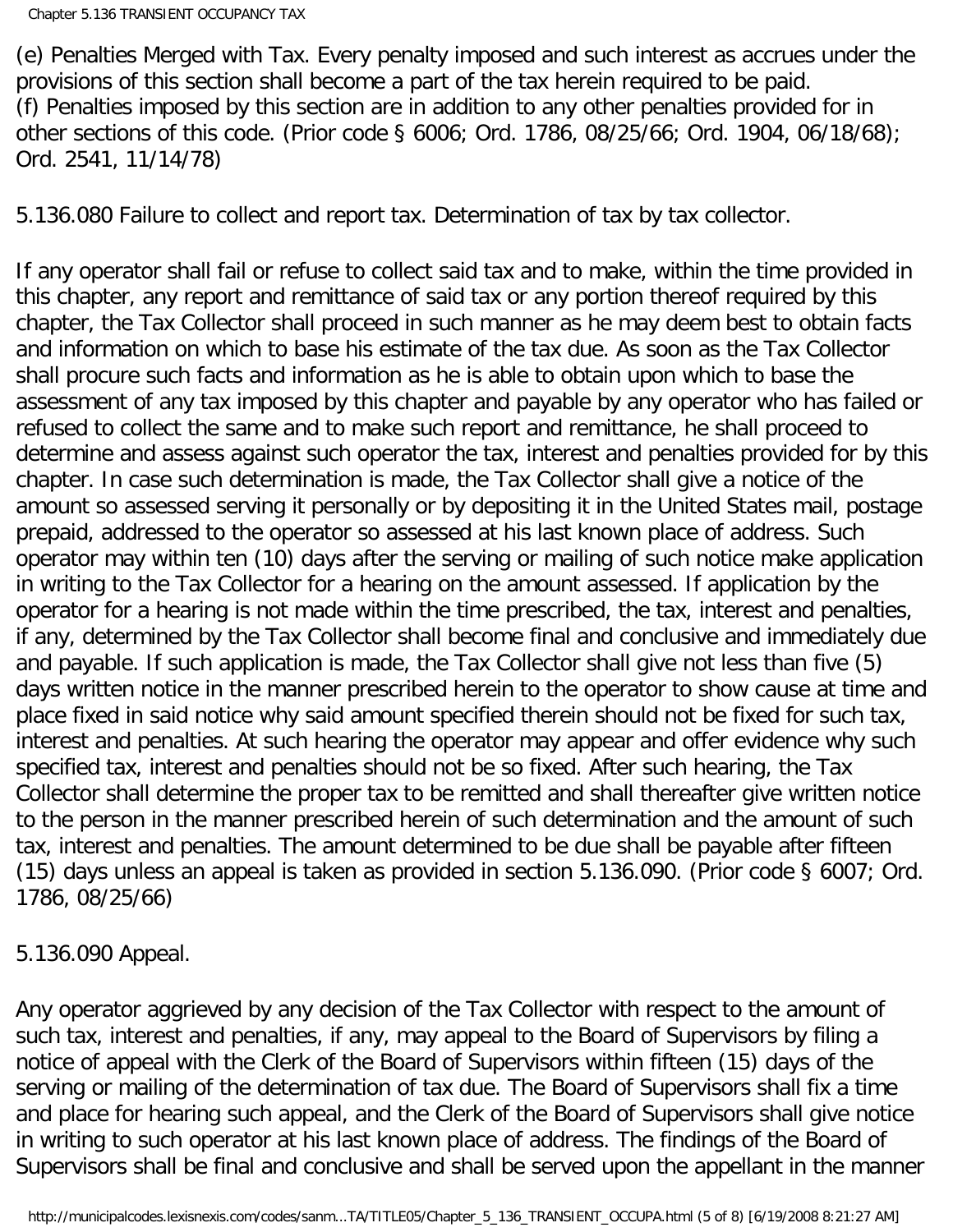prescribed above for service of notice of hearing. Any amount found to be due shall be immediately due and payable upon the service of notice. (Prior code § 6008; Ord. 1786, 08/25/66; Ord. 3304, 03/12/91)

<span id="page-5-0"></span>5.136.100 Records.

It shall be the duty of every operator liable for the collection and payment to the County of any tax imposed by this chapter to keep and preserve, for a period of three years, all records as may be necessary to determine the amount of such tax as he may have been liable for the collection of and payment to the County, which records the Tax Collector shall have the right to inspect at all reasonable times. (Prior code § 6009; Ord. 1786, 08/25/66)

<span id="page-5-1"></span>5.136.110 Refunds.

(a) Whenever the amount of any tax, interest, or penalty has been overpaid or paid more than once or has been erroneously or illegally collected or received by the County under this chapter, it may be refunded as provided in subparagraphs (b) and (c) of this section provided a claim in writing therefor, stating under penalty of perjury the specific grounds upon which the claim is founded, is filed with the Tax Collector within three (3) years of the date of payment. The claim shall be on forms furnished by the Tax Collector.

(b) At the election of the operator, any amount overpaid, paid more than once or erroneously or illegally collected or received, may be refunded or credited against taxes collectible and remittable in any case where it is established in a manner prescribed by the Tax Collector that the person from whom the tax has been collected was not a transient; provided, however, that neither a refund nor a credit shall be allowed unless the amount of the tax so collected has either been refunded to the transient or credited to rent subsequently payable by the transient to the operator.

(c) A transient may obtain a refund of taxes overpaid or paid more than once or erroneously or illegally collected or received by the County by filing a claim in the manner provided in subparagraph (a) of this section, but only when the transient, having paid the tax to the operator, establishes to the satisfaction of the Tax Collector that the transient has been unable to obtain a refund from the operator who collected the tax.

(d) No refund shall be paid under the provisions of this section unless the claimant establishes his right thereto by written records showing entitlement thereto. (Prior code § 6010; Ord. 1786, 08/25/66)

<span id="page-5-2"></span>5.136.120 Collection of tax.

(a) Actions to Collect. Any tax required to be paid by any transient under the provisions of this chapter shall be deemed a debt owed by the transient to the County. Any such tax collectible by an operator which has not been paid to the County shall be deemed a debt owed by the operator to the County. Any person owing money to the County under the provisions of this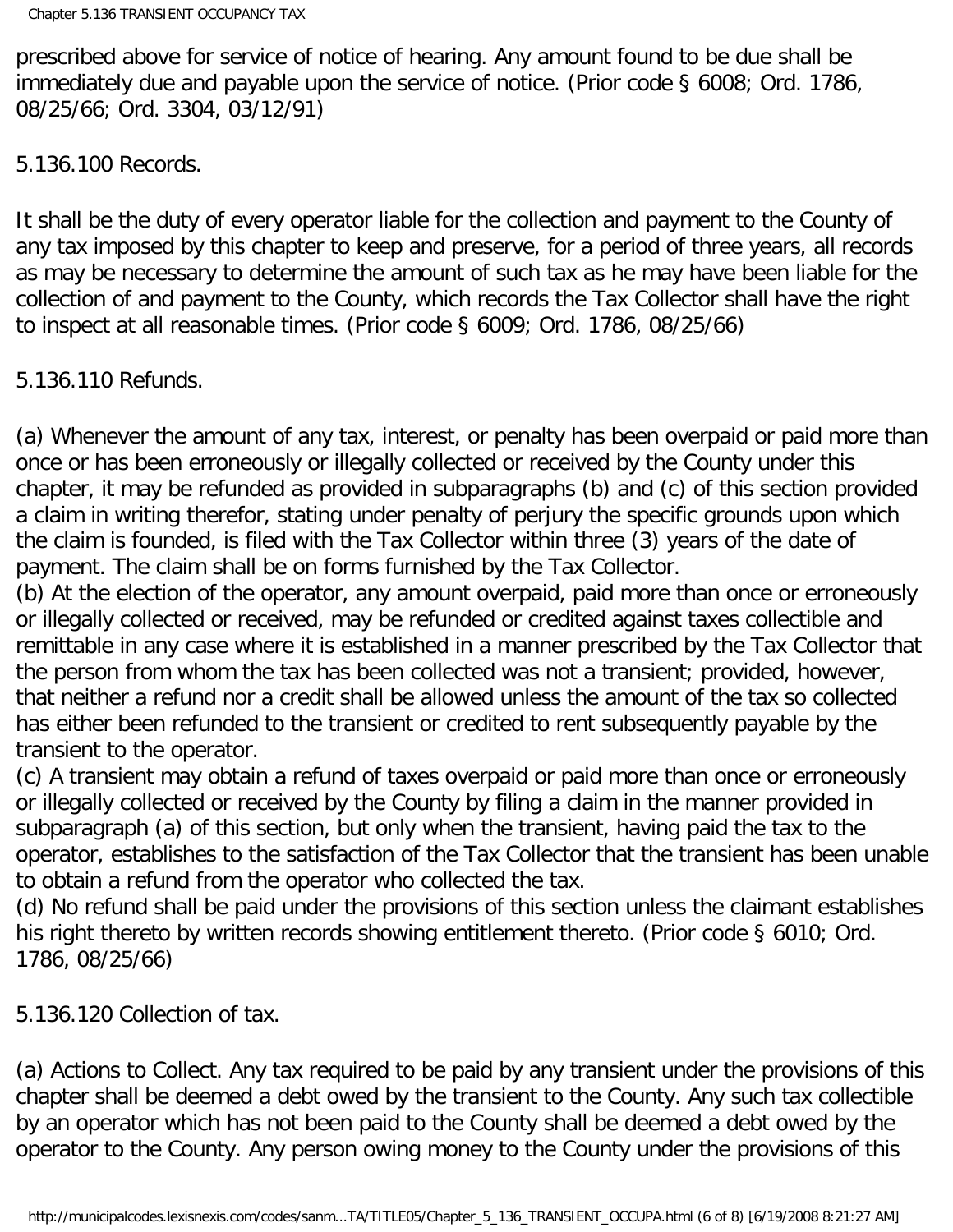chapter shall be liable to an action brought in the name of the County of San Mateo for the recovery of such amount.

(b) Recording Certificate. Lien. If any amount required to be paid to the County under this ordinance is not paid when due, the Tax Collector, may within three (3) years after the amount is due file for record in the office of the San Mateo County Recorder a certificate specifying the amount of tax, penalties and interest due, the name and address as it appears on the records of the Tax Collector of the operator liable for same and the fact that the Tax Collector has complied with all provisions of this ordinance in the determination of the amount required to be paid. From the time of the filing for record, the amount required to be paid together with penalties and interest constitutes a lien upon all real property in the County owned by the operator or afterwards and before the lien expired acquired by him. The lien has the force, effect and priority of a judgment lien and shall continue for ten (10) years from the time of filing of the certificate unless sooner released or otherwise discharged.

(c) Priority and Lien of Tax. The amounts required to be paid by any operator under this ordinance with penalties and interest shall be satisfied first in any of the following cases: (1) Whenever the person is insolvent;

(2) Whenever the person makes a voluntary assignment of his assets;

(3) Whenever the estate of the person in the hands of executors, administrators, or heirs is insufficient to pay all the debts due from the deceased;

(4) Whenever the estate and effects of an absconding, concealed or absent person required to pay any amount under this ordinance levied upon by process of law. This ordinance does not give the County a preference over any recorded lien which attached prior to the date when the amounts required to be paid became a lien.

The preference given to the County by this section shall be subordinate to the preferences given to claims for personal services by sections 1204 and 1206 of the Code of Civil Procedure. (d) Warrant for Collection of Tax. At any time within three (3) years after any operator is delinquent in the payment of any amount herein required to be paid off within (3) years after the last recording of a certificate of lien under section 5.136.120(b), the Tax Collector may issue a warrant for the enforcement of any liens and for the collection of any amount required to be paid to the County under this ordinance. The warrant shall be directed to any sheriff, marshal or constable and shall have the same effect as a writ of execution. The warrant shall be levied and sale made pursuant to it in the same manner and with the same effect as a levy of and a sale pursuant to a writ of execution. The Tax Collector may pay or advance to the sheriff, marshal or constable, the same fees, commissions and expenses for his services as are provided by law for similar services pursuant to a writ of execution. The Tax Collector, and not the court, shall approve the fees for publication in a newspaper.

(e) Seizure and Sale. At any time within three (3) years after any operator is delinquent in the payment of any amount, the Tax Collector may forthwith collect the amount in the following manner: The Tax Collector shall seize any property, real or personal, of the operator and sell the property, or a sufficient part of it, at public auction to pay the amount due together with any penalties and interest imposed for the delinquency and any costs incurred on account of the seizure and sale. Any seizure made to collect occupancy taxes due shall be only of property of the operator not exempt from execution under the provisions of the Code of Civil